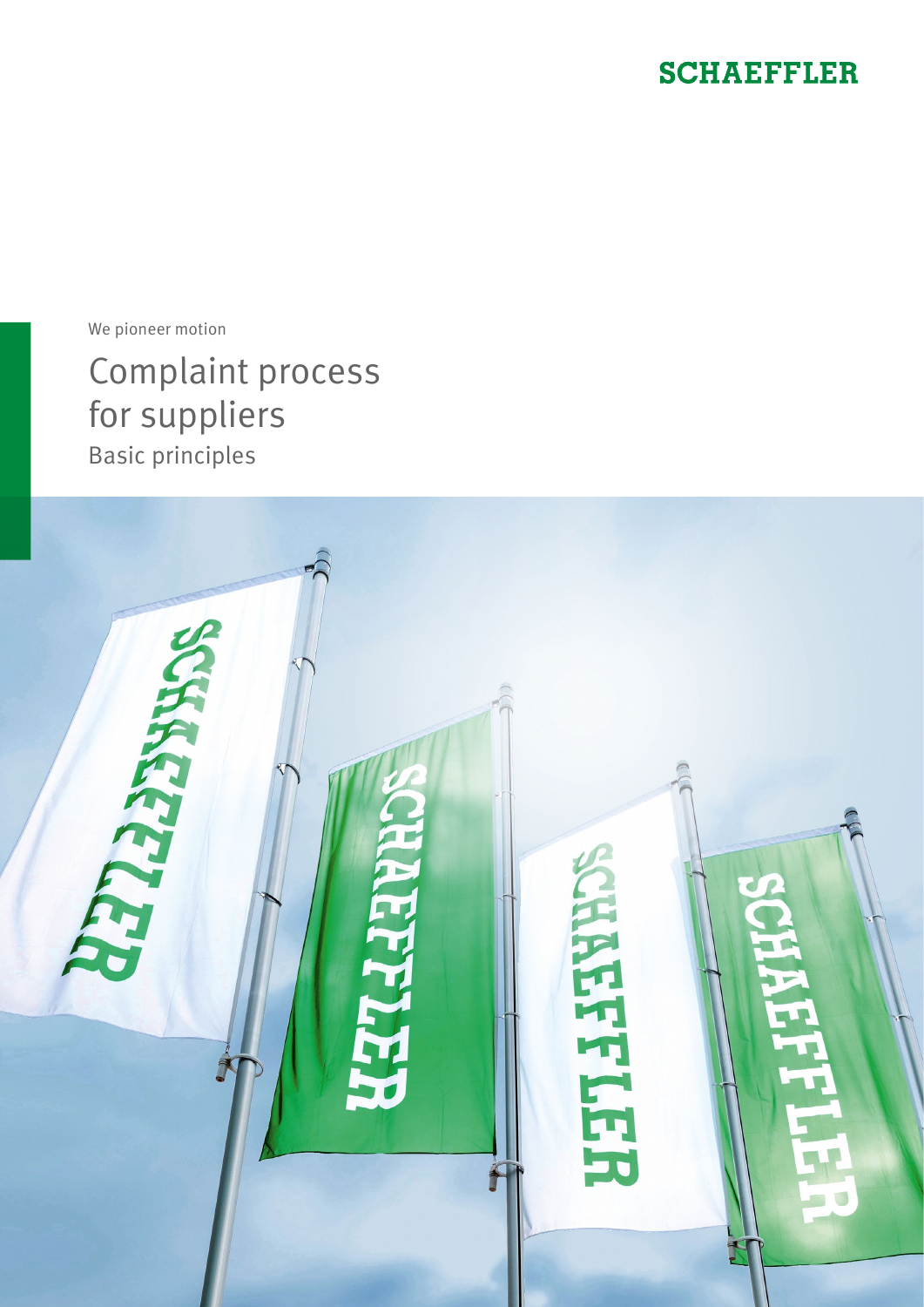## Table of content

| 1.  | <b>Scope</b>                                                        | 3 |
|-----|---------------------------------------------------------------------|---|
| 2.  | <b>Purpose</b>                                                      | 3 |
| 3.  | <b>Response types</b>                                               | 4 |
| 3.1 | <b>General Actions</b>                                              | 4 |
| 3.2 | 8D Report                                                           | 4 |
|     | 3.3 8D Report Plus                                                  | 4 |
| 4.  | <b>Procedure</b>                                                    | 5 |
| 4.1 | Procedure with 8D Method                                            | 5 |
|     | 4.2 Procedure without 8D Method                                     | 5 |
| 5.  | <b>Definition of the 8 disciplines</b>                              | 6 |
| 5.1 | Discipline 1: Team                                                  | 6 |
| 5.2 | Discipline 2: Problem description                                   | 6 |
| 5.3 | Discipline 3: Containment actions                                   | 6 |
| 5.4 | Discipline 4: Root cause analysis                                   | 6 |
| 5.5 | Discipline 5: Selection and verification of corrective action(s)    | 7 |
| 5.6 | Discipline 6: Implementation and validation of corrective action(s) | 7 |
| 5.7 | Discipline 7: Prevention of reoccurence                             | 7 |
| 5.8 | Discipline 8: Conclusion and acknowledgement of the team's success  | 7 |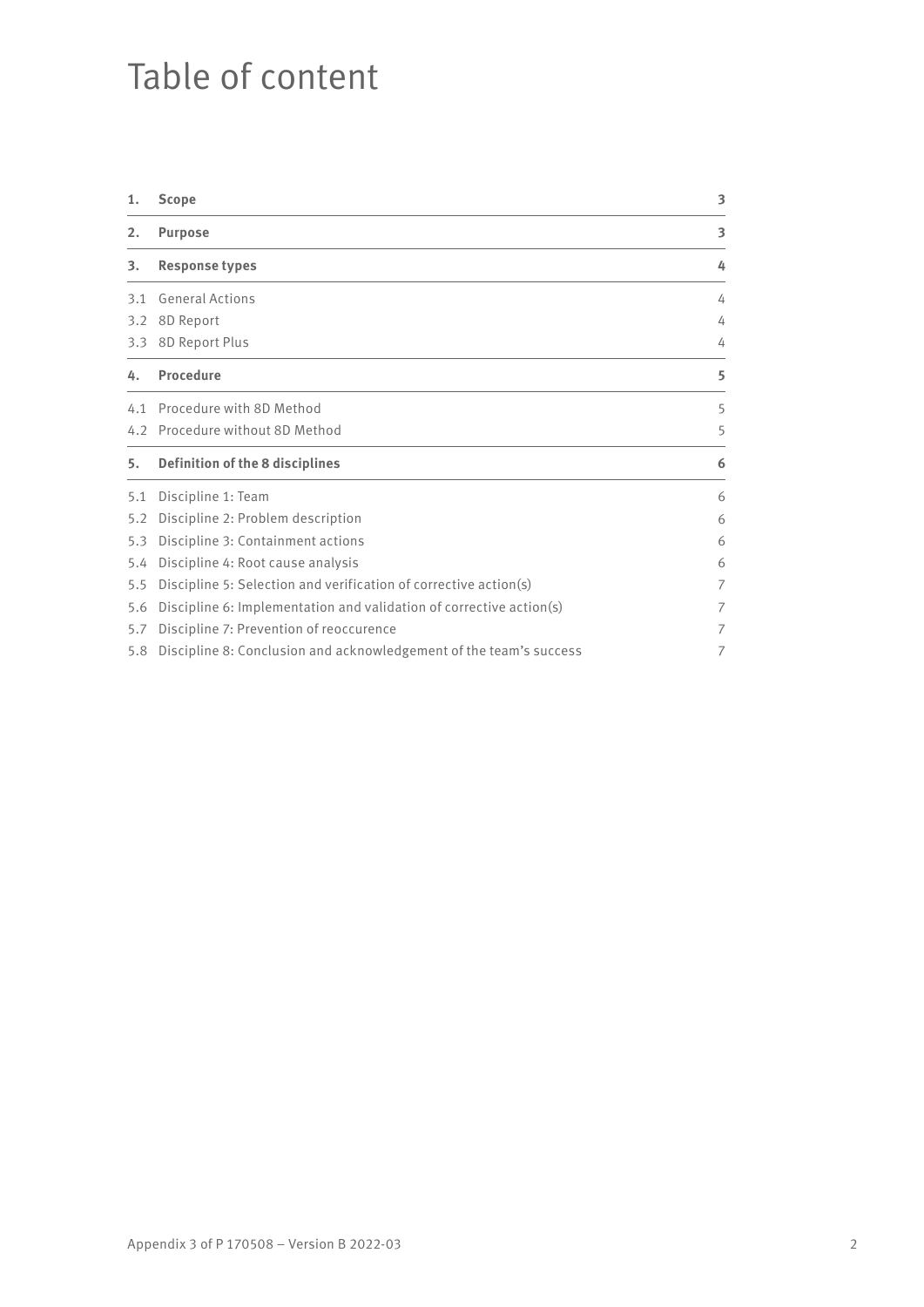## 1. Scope

This document describes the handling of supplier complaints at Schaeffler and is therefore addressed to all suppliers of the Schaeffler Group.

### 2. Purpose

In order that a technical problem or system defect can be resolved quickly and effectively in the event of a concern, the Schaeffler Group primarily stipulates the use of the 8D Method for team-oriented problem-solving, preferably with reference to the description in VDA volume "8D – Problem-solving in 8 disciplines".

The supplier must immediately initiate measures to ensure the ability to deliver to the customer. The defective and suspect parts must be identified (traceability must be guaranteed) and blocked. The causes must be analyzed so that the effective measures for troubleshooting can be implemented.

The so-called 8D Report records the way in which the concern is handled and the appropriate corrective measures that are taken in a clear, summarized form.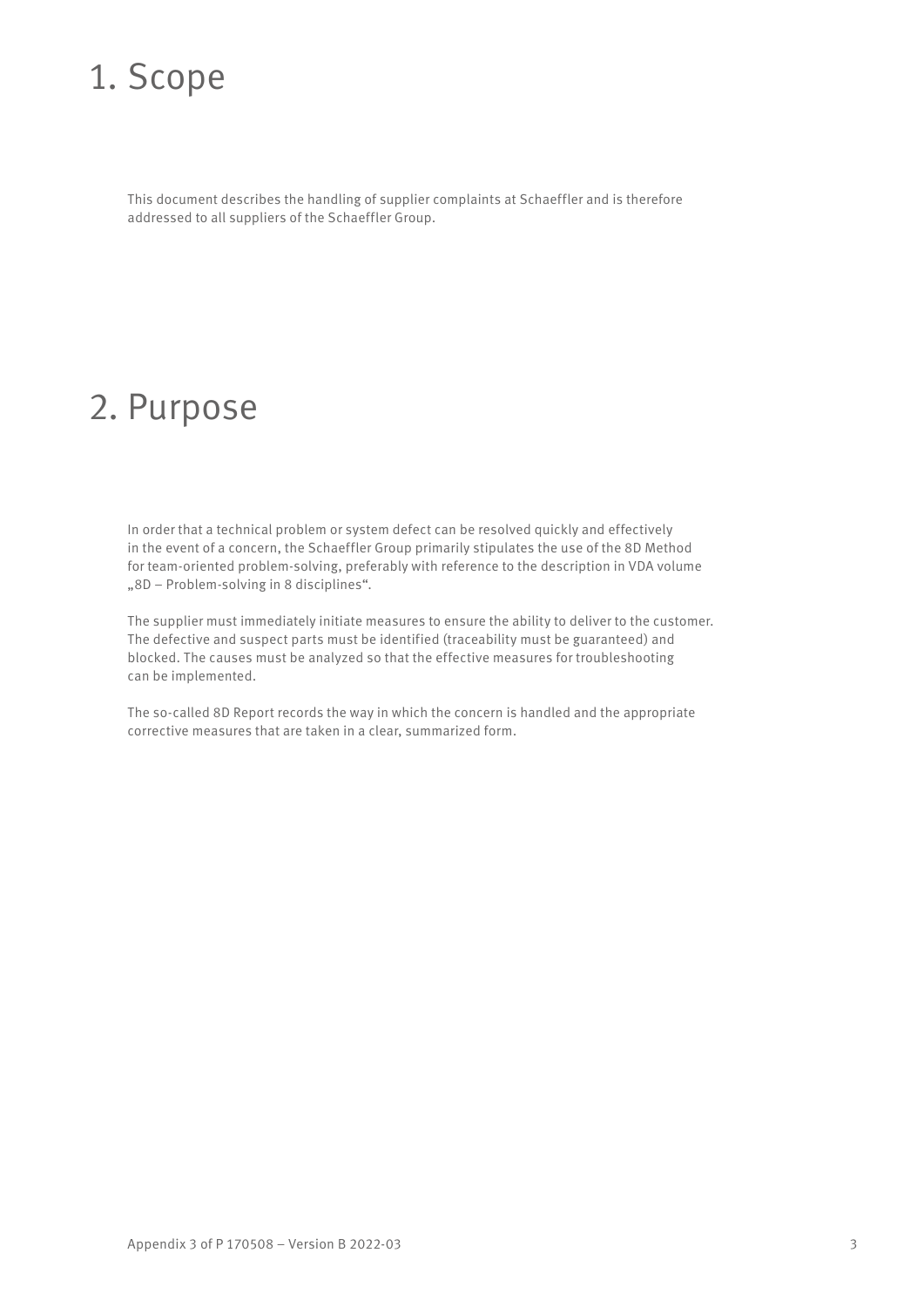# 3. Response types

Depending on the severity of the complaint, the required response type is determined by Schaeffler and the supplier is informed accordingly in writing by the complaint coordinator.

The complaint should preferably be processed via the SupplyOn platform. If the supplier does not use this service, the Schaeffler templates, see attachments, must be used. If the supplier has its own form, it must completely cover the content of the Schaeffler templates, and the use must be coordinated with the complaint coordinator.

#### **3.1 General Actions**

In the case of simple logistical failures, the response in the form of standardized 8D Report is not required from the supplier and the "General Actions" to failure prevention must be defined.

#### **3.2 8D Report**

8D Report is the generally required response type. The content of the disciplines is described in chapter 5.

#### **3.3 8D Report Plus**

For the processing of serious cases as well as repeated complaints, 8D Report Plus is required as a response type from suppliers. Appropriate analysis methods for root cause identification must be used in this process. In addition, the causes must be verifiably determined and clearly documented. Selection with verification and implementation with validation of the measures must be demonstrably carried out with the help of suitable methods and documented.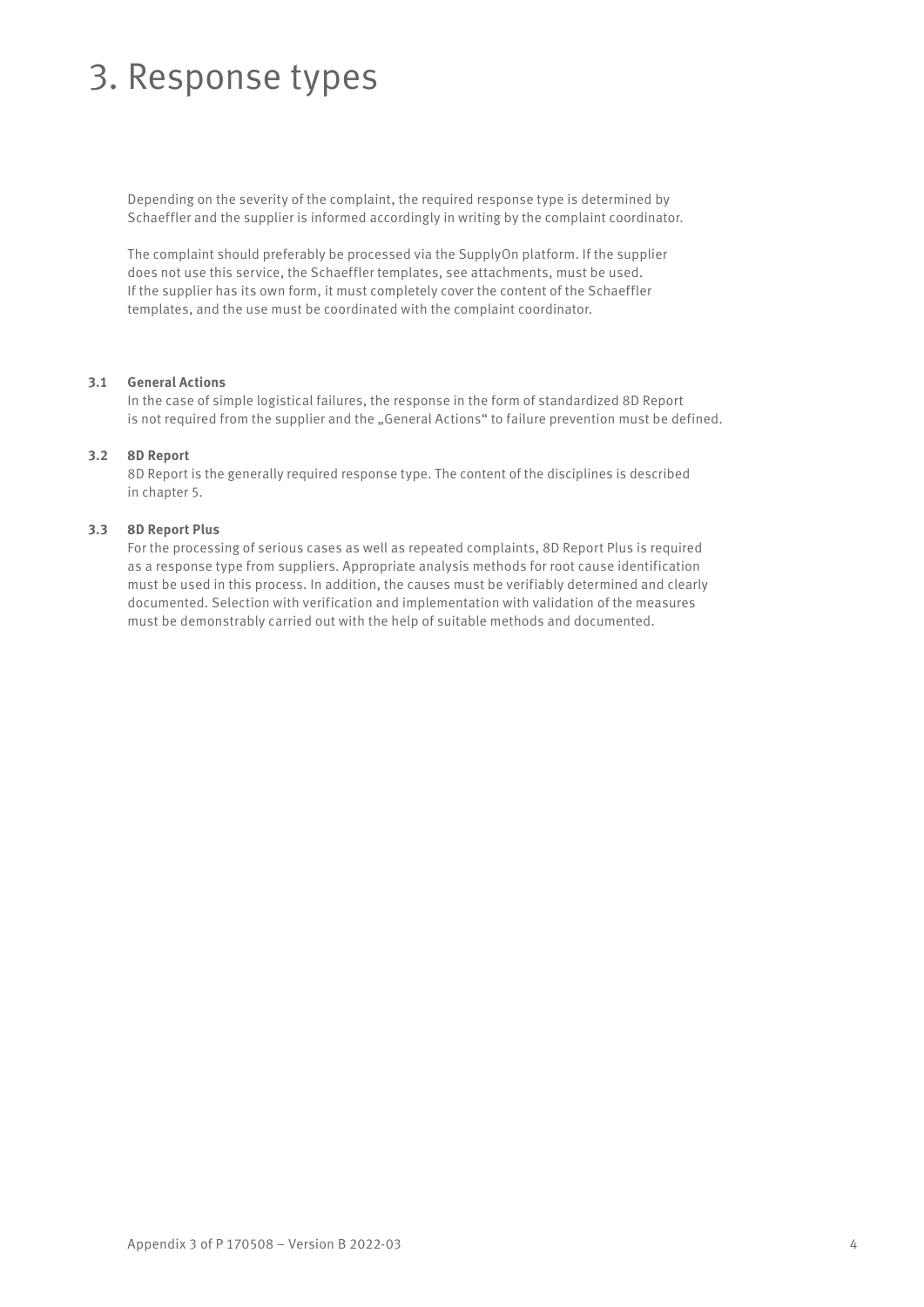# 4. Procedure

#### **4.1 Procedure with 8D Method**

The supplier must submit a written statement in the Schaeffler Portal SupplyOn, respectively to the customer's recipient plant, specifying what containment actions are to be taken (Discipline 1 to 3), within 24 hours of receiving the complaint.

The supplier must complete the 8D Report, up to and including the planned corrective measures (Discipline 1 to 5), and return this to the Schaeffler complaint coordinator within 5 working days of receiving the complaint or the reference parts.

Once the corrective measures have been introduced and verified, the supplier sends out the completed 8D Report (Discipline 1 to 8), up to and including evidence of the effectiveness of the introduced measures, to mark the end of the complaint process. The effectiveness of the implemented measures can be verified on site by the responsible Schaeffler employees after prior agreement with the supplier. In addition, Schaeffler reserves the right to carry out process audits on site.

Different deadlines can be set by Schaeffler if this is possible or necessary in the specific case (e.g. based on the reaction deadlines required by end customers). The newly set response time is then mentioned in writing in the inspection report.

If Schaeffler does not agree with the contents of the 8D Report or the effectiveness of the measures has not been confirmed, the supplier is under obligation to make subsequent improvements. The complaint coordinator, respectively the relevant SQE or SLE must be supplied with further details or intermediate status reports on concern processing upon request.

After all agreed measures have been implemented and their effectiveness verified, the 8D Report is accepted by the recipient plant and the complaint case is closed.

#### **4.2 Procedure without 8D Method**

If the supplier response in the form of the standardized 8D Report is not requested, the response deadlines are set by the complaint coordinator and communicated to the supplier.

Within this period, the supplier must submit a statement specifying the measures in the Schaeffler portal SupplyOn or in writing to the acceptance plant.

After all agreed measures have been implemented and their effectiveness verified, the complaint case is closed.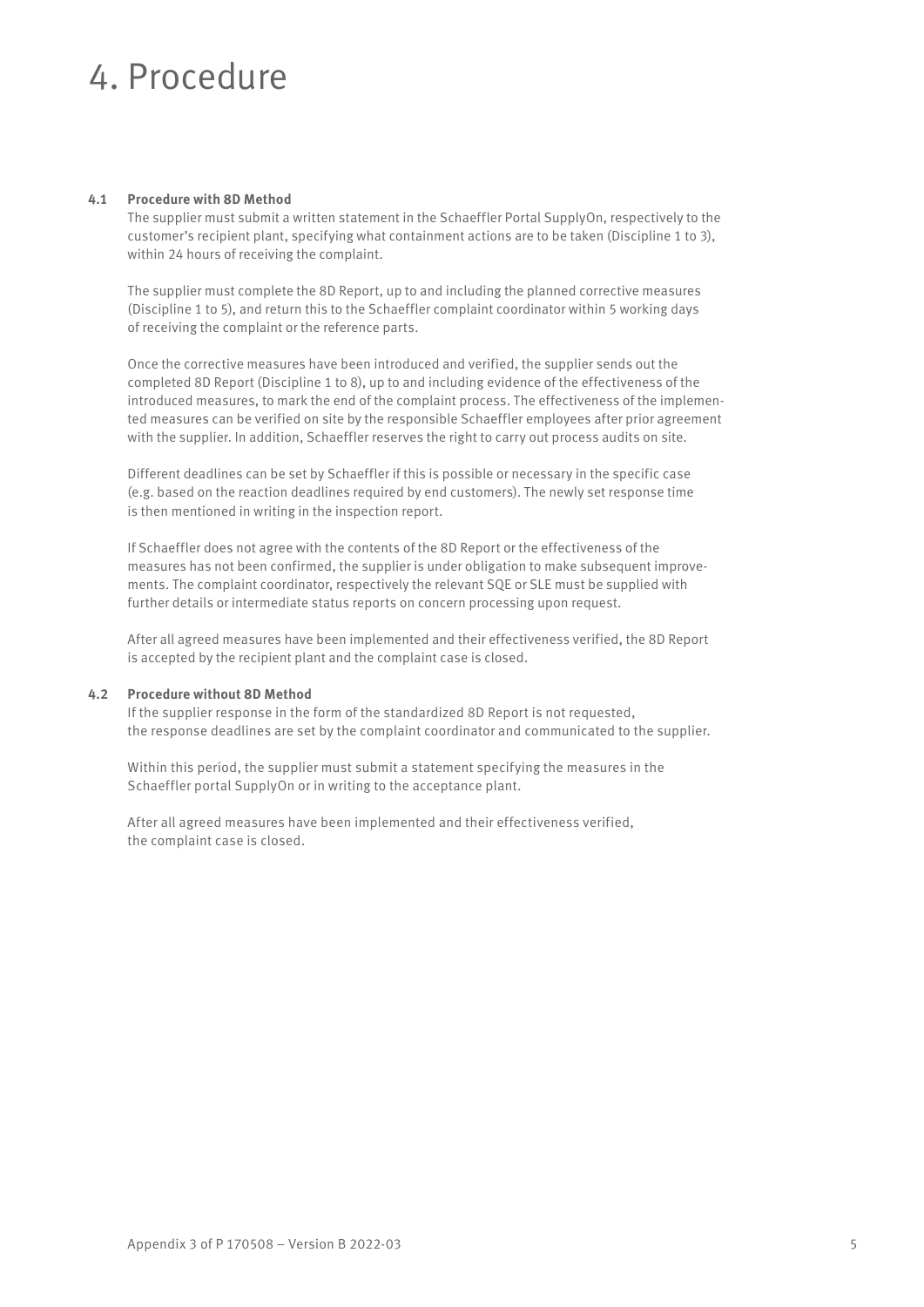# 5. Definition of the 8 disciplines

The 8D Method of problem-solving involves working through the following eight processes on an autonomous basis:

#### **5.1 Discipline 1: Team**

An interdisciplinary team must be set up for the purpose of processing the concern. The team leader coordinates all activities and reports to the customer.

#### **5.2 Discipline 2: Problem description**

The problem that has occurred must be defined as accurately as possible, to prevent any misunderstandings when the complaint is processed further. The products already delivered must be narrowed down and the information about the number of affected parts must be communicated to the customer immediately. The "Is / Is not analysis" should be used.

The potential risks are to be analyzed and this analysis is made available to the customer. It is essential to check the possible effects on other Schaeffler plants.

#### **5.3 Discipline 3: Containment actions**

In order to limit the damage that has occurred, any stock affected by the problem in the production facility, warehouse, at the subcontractor's premises, en route to the customer, or at the customer's premises, must be located, quarantined and marked immediately, or recalled if already delivered.

The supplier, in agreement with the customer's recipient plant(s), establishes what further containment actions (sorting, 100% inspection etc.) need to be taken and checks their effectiveness. The method of marking the affected products and subsequent sorted deliveries and the content of these markings must also be coordinated.

If the affected products are not 100% of the specification, a special approval must be applied for before delivery. The delivery is then only possible after this special release has been approved by the customer and a copy of the released special release must be enclosed with the delivery.

The immediate measures may only be remedied after the effective corrective measures have been introduced and approved by the customer has given his consent.

#### **5.4 Discipline 4: Root cause analysis**

Standard analytical methods, such as "Ishikawa" (fishbone diagram) or the "5 Why", must be used to determine the actual cause(s) of the occurrence and non-detection of the problem.